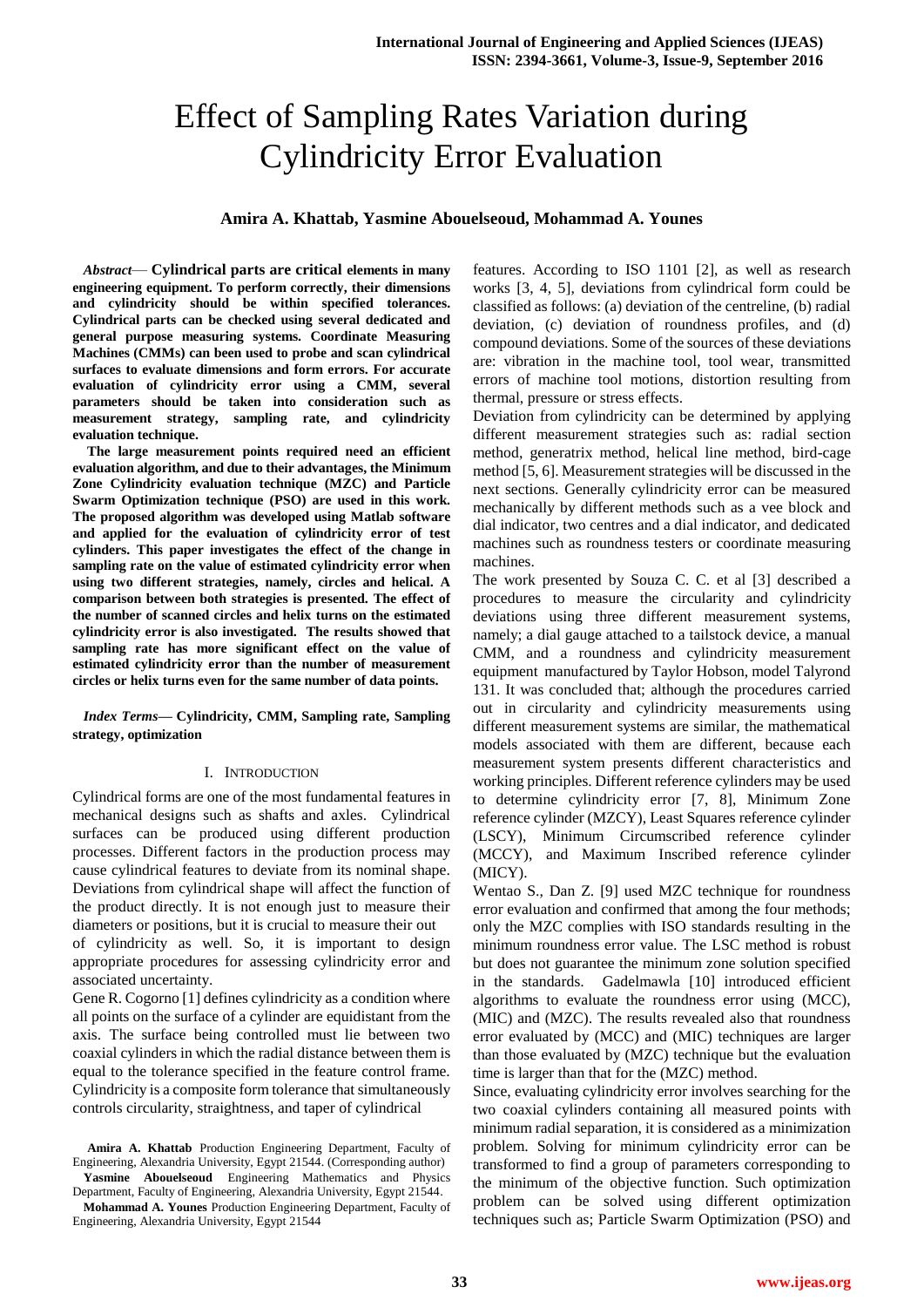Genetic Algorithm (GA). Many researchers used (PSO) to solve different optimization problems. PSO is a population based stochastic optimization technique, developed by Kennedy and Eberhart in 1995 [11, 12].

Compared with genetic algorithm (GA) and immune algorithm (IM), PSO is easier to implement and there are fewer parameters to adjust [13]. Mao J., et al [14], used (PSO) algorithm for uncertainty evaluation of cylindricity errors. One of the advantages found is the faster convergence speed and calculating precision of the PSO algorithm. Meanwhile, the evaluation results are more accurate and in accord with the requirements of the new generation of GPS standard. Zhang *et al* [15] introduced a hybrid (PSO) differential evolution algorithm to calculate the minimum zone cylindricity and conicity errors claiming more accurate and stable results. Cui et al. [16] used PSO to obtain roundness errors by MZC technique, and the results showed also that PSO has a faster convergence than GA does.

Extraction strategies include; Bird-cage extraction strategy, Roundness profile extraction strategy, Generatrix extraction strategy, Points extraction strategy, and helical strategy (Figure 1). When extraction is made by any of the above strategies, only a limited number of sample points of the cylinder are considered [15, 17]. For this reason and because of different instrument designs and specific implementation of the strategies, differences may occur in the measurement results unless care is taken to select a set of points which, for the purpose of the specific assessment, is adequate to represent the cylindrical feature. Barini E. M., et al [18] considered uncertainty analysis during the measurement of complex surfaces using point-by-point sampling on a tactile CMM. The authors studied the effect of four important factors on the uncertainty; sampling density, measurement strategy, probe configuration, and alignment. The study proved that the main factors affecting the results are measurement strategy, sampling density and the interaction of both factors. Vrba, I., et al [19] investigated the manner in which the sampling strategy and the evaluation method influence the assessment of cylindricity error on a coordinate measuring machine. The two parameters considered are sampling strategy and cylindricity evaluation methods. It was concluded that sampling strategy has much greater influence on estimated cylindricity error than the evaluation method.





Sampling issues that can affect validity of results deal mainly with the location and number of the sampling points. Accurate selection is important when preparing a measurement program for a computer-controlled CMM. Considerations such as: number of sample points, location of sample points, path planning, and probe qualification are very important [20]. The optimum number of sampling points for cylindricity measurement is still somewhat of a question. However, according to statistical rules, if too few points are taken, the measurement uncertainty will increase. On the other hand, if too many points are measured, the cost of measurement will increase [21].

The traditional method of measuring cylindricity with a CMM is to measure a set of points evenly spaced around the circumference at two or three axial sections [22]. In industry, it is common to keep the sample size as small as possible such as 4-8 points for cylindrical features, whereas most CMMs use six measurement points to determine diameter and cylindricity [3]. However, when using this number, there is a risk of accepting an out-of-specification part [22].

Weckenmann et al [23] stated that, for a comprehensive analysis of the maximum inscribed circle and least square circles, 10- 20 points are required. Ollison T. E. *et al* [20] and Jiang & Chiu [21] also suggested that when the number of measurement points on a cylinder is greater than eight, a confidence interval of 95% is achieved.

Moreover, determination of the number of sections that should be measured on a cylinder is very important for the measurement of cylindricity. Based on available literature the common number of sections used ranges between 2 and 4 sections. Jian & Chiu [21] used three sections while Summerhays [22] used four measurement sections. Recently, computer controlled CMMs are able to scan the cylinder surface and hence a large number of points can be obtained.

This study applies the MZC-PSO for cylindricity error evaluation and investigates the effect of changing the sampling rate on the estimated cylindricity error. Two different measurement strategies are considered; helical strategy and circles strategy. Experiments were carried out using 10 helix turns and 10 circles along the test cylinder axis. The same measurement procedure was repeated three times on each test sample. Three test cylinders were used to evaluate cylindricity errors and measurement procedure was repeated three times on each test sample. Cylindricity error of each cylinder was evaluated at different sampling rates. Furthermore, the effect of the selected number of measurement circles on evaluated error is also investigated.

## II. EXPERIMENTAL WORK

Measurements were carried on a Zeiss Duramax CNC CMM. The machine maximum permissible error is  $\pm (2.4 + (L/300))$  $\mu$ m at room temperature range of 18 to 22 $\degree$ C, where L is the measuring length in mm. The scanning probe tip is 3 mm in diameter and the probing error is  $\leq 0.8$  µm as an actual value while the nominal value is  $(2.4 \mu m)$ . The measuring software used is Calypso. CMM displacement scale value is 0.0001mm. Figure 2 shows the measurement setup.



Figure. 2 Measurement Setup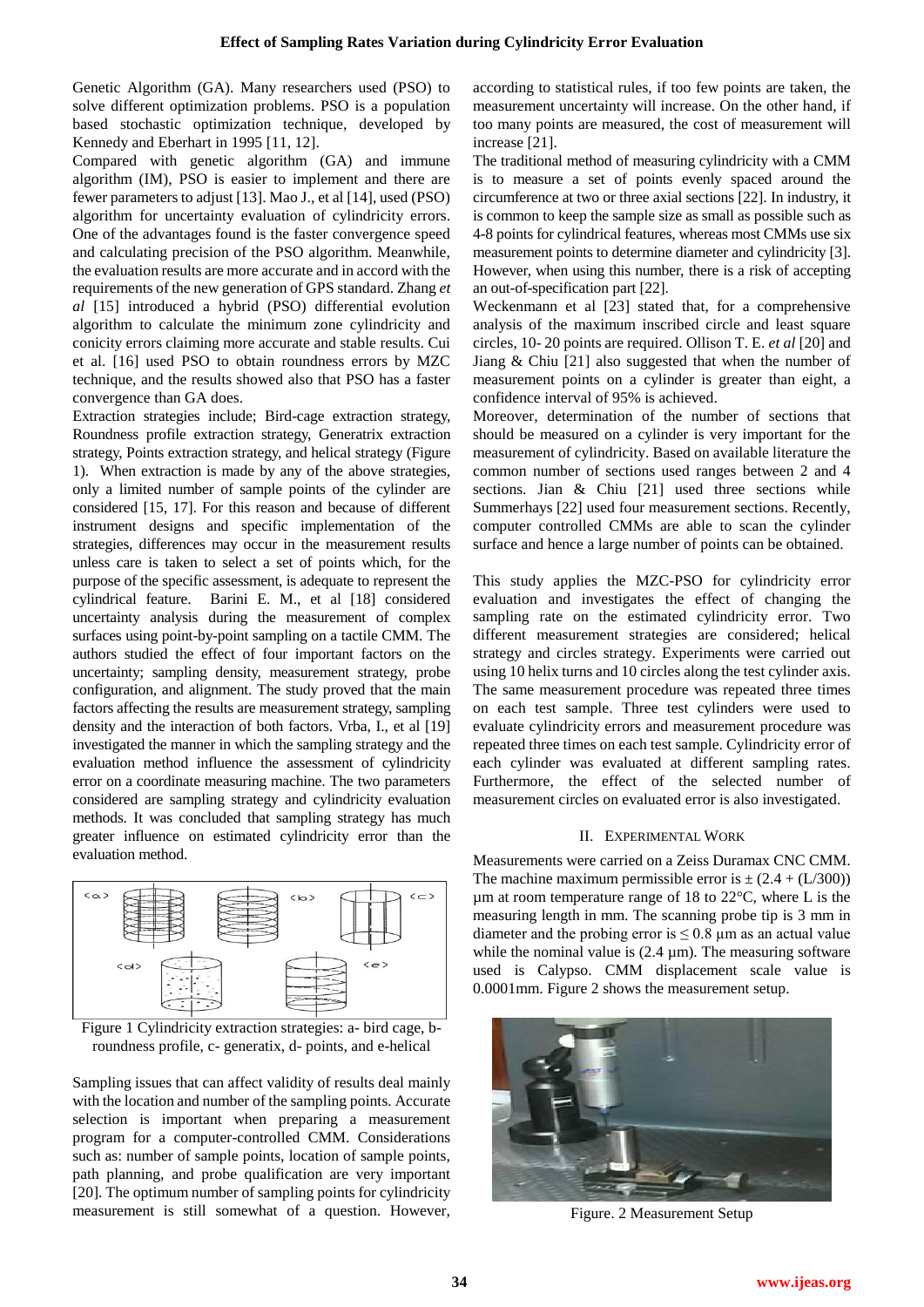# **International Journal of Engineering and Applied Sciences (IJEAS) ISSN: 2394-3661, Volume-3, Issue-9, September 2016**<br>  $f (a,b,l,m) = \min \left[ \max(R_i) - \min(R_i) \right]$  (3)

## III. MATHEMATICAL MODEL OF THE MINIMUM ZONE CYLINDRICITY ERROR

According to the ISO/1101 [2] and Wen X. et al [24], the MZC cylindricity error is expressed as the minimum normal distance between a pair of coaxial cylinders having minimum radial separation and enclosing all the points in the dataset. Figure 3 shows a cylinder illustrated in a three dimensional coordinate system (xyz) [24], where

coordinate system (xyz) [24], where<br>  $p_i = (x_i, y_i, z_i)$ ,  $i = (1, 2, \dots, N)$  are the measured points on the cylinder surface.



Figure 3 A cylinder in measurement coordinate system

The cylinder axis L and the coordinate axis z are parallel.  $\dot{O}$  $(a, b, 0)$  is the point of intersection between the axis L and the coordinate plane xoy. The axis of cylinder L can be expressed as in equation (1).

$$
\frac{x-a}{l} = \frac{y-b}{m} = z \qquad (1)
$$

Where l, m, and 1 are the components of the directional vector  $L$  (1, m, 1) in the x, y, and z directions.

The distance between any measurement point The distance between any measurement point<br> $p_i = (x_i, y_i, z_i)$ ,  $i = (1, 2, \dots, N)$  and the axis is given by equation (2)

$$
R_i = \sqrt{[x_i - (lz_i + a)]^2 - [y_i - (mz_i + b)]^2}
$$
 (2)

When MZC evaluation technique is used to evaluate the cylindricity error; mathematically, the estimation of the cylindricity value can be formulated as an optimization problem;  $\min \left[ \max(R) - \min(R) \right]$ . Hence the fitness function for a MZC is derived below, equation (3).

Using the results of the PSO optimization problem; (a, b, l, m), the cylindricity error can be written as Eq. (4):

$$
\delta = \sqrt{\left[x_1 - (lz_1 + a)\right]^2 - \left[y_1 - (mz_1 + b)\right]^2} - \sqrt{\left[x_2 - (lz_2 + a)\right]^2 - \left[y_2 - (mz_2 + b)\right]^2}
$$
(4)

Where the farthest and the nearest points from the cylinder where the radiust and the neurost points itself<br>axis respectively are:  $(x_1, y_1, z_1)$  and  $(x_2, y_2, z_2)$ .

### IV. PARTICLE SWARM OPTIMIZATION TECHNIQUE PSO

Particle swarm optimization technique was originally developed to simulate the search procedure of a bird flock or fish school to find their food sources. Now, PSO is basically a method for optimization of continuous nonlinear functions. In this technique, the system is initialized with a population of random solutions; each solution is called a particle. Particles are moving and hence have a velocity. Each particle remembers the position it was in having the best result so far (its personal best). But, this would not be much good on its own; particles need to cooperate together in figuring out where to search [14]. In every iteration each particle updates its velocity vector and position based on two "best" values. The first one is the best solution that it has achieved so far. This value is a personal best called "pbest". The other "best" value is the best value obtained so far by any particle. This best value is a global best and is called "gbest" [14]. Suppose the search space is d-dimensional, the j-th particle of the population can be represented by a d-dimensional vector be represented by a d-dimensional vector<br> $x_j = (x_{j1}, x_{j2}, x_{j3}, \dots, x_{jd})$ . The velocity of this particle can be represented by another d-dimensional vector  $v_j = (v_{j1}, v_{j2}, v_{j3}, \dots, v_{jd})$ . The best position of the j-th particle visited previously is denoted by  $p_j = (p_{j1}, p_{j2}, p_{j3}, \dots, p_{jd})$ . The best position of all particles is denoted by  $P_g = (p_{g1}, p_{g2}, p_{g3}, \dots, p_{gd})$ . Each particle updates its velocity and position according to the following two equations, eqs. (5):<br>  $\int V_{id}^{k+1} = w \times v_{id} + c_1 \times ran_1 \times (P_{id} - x_{id}) + c_2 \times ran_2 \times (P_{gd} - x_{id}^k)$  (5) following two equations, eqs. (5):<br> $[V_{i+1}^{k+1} = w \times v_{i+1} + c, \times ran \times (P_{i-1} - x_{i+1}) + c, \times ran \times (P_{i-1} - x_{i+1})]$ 

$$
\begin{cases}\nV_{id}^{k+1} = w \times v_{id} + c_1 \times ran_1 \times (P_{id} - x_{id}) + c_2 \times ran_2 \times (P_{gd} - x_{id}^k) \\
x_{id}^{k+1} = x_{id}^k + v_{id}^{k+1}\n\end{cases} (5)
$$

Where w is the inertia weight;  $c_1$  and  $c_2$  are learning factors;  $ran_1$  and  $ran_2$  are random numbers distributed uniformly in

the range [0, 1]. For the different optimization issues, the parameters of PSO can be adjusted to improve the convergence of the algorithm.

A computer program has been developed using MATLAB to evaluate cylindricity error of the tested cylinders using the data collected by the CMM. The developed program was verified by evaluating cylindricity errors for different measurement runs of the same cylinder. Results were also compared with corresponding values estimated by the CMM software. Results show very good repeatability of the developed Matlab program. A flow chart of the developed program is shown in Figure 4.

.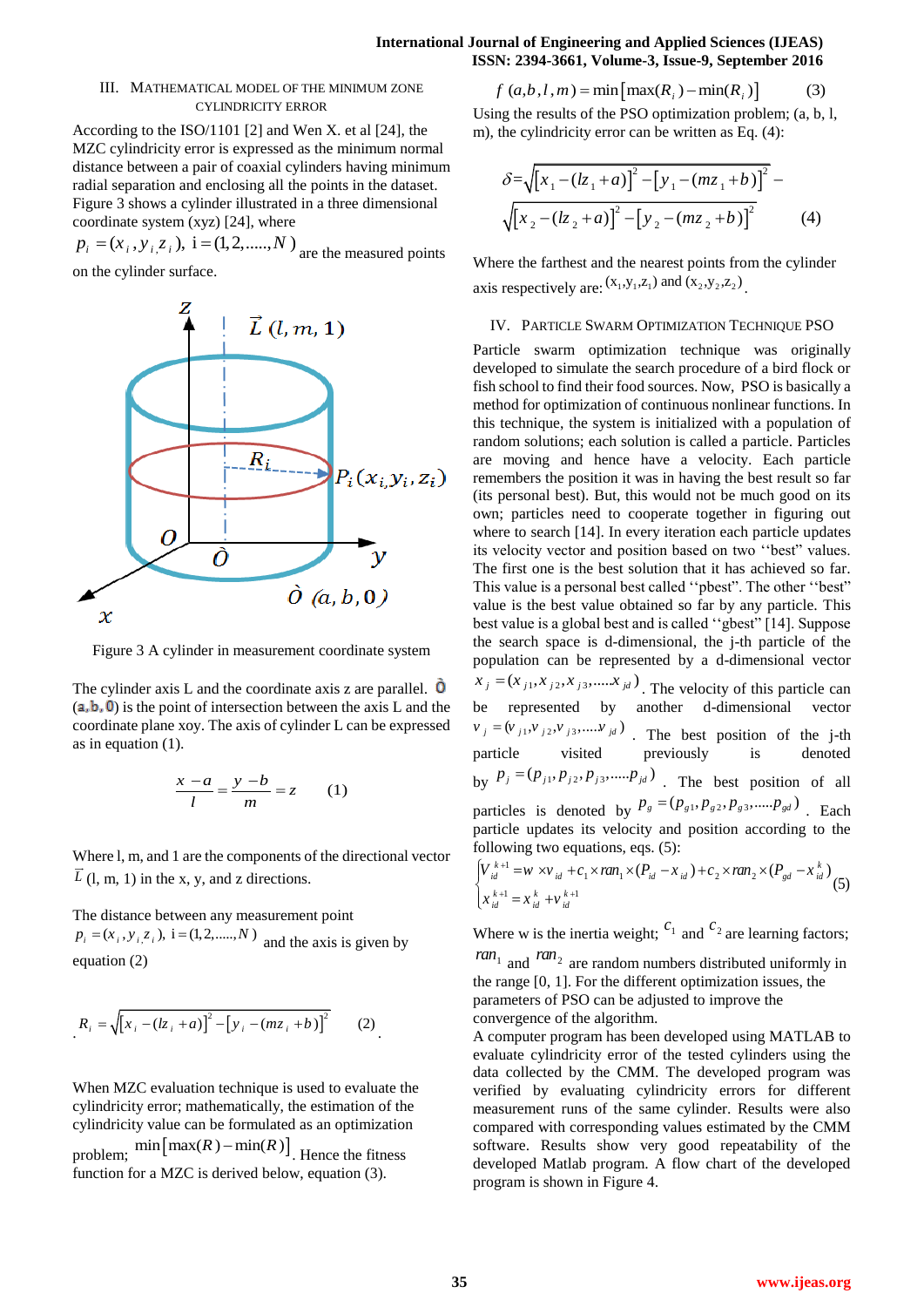

Figure 4 Developed computer program steps

## V. RESULTS AND DISCUSSION

The sampling rate used during measurement was 20 readings/ mm which gives a step width of 0.05mm. Changing the sampling rate will lead to a new sample density and can affect the value of the estimated cylindricity error. Figure 4 shows screenshots for the probed circles and helix respectively. Table 1 shows the sampling step width and the corresponding cylindricity error when estimated using circles strategy with ten circles on each measurement. Table 2 shows the results when runs of 10 helix each were performed on the same cylinder. Figures 5 (a, b) show the estimated cylindricity error at different sampling step widths for both circles and helix strategies respectively.





Figure 5 Screenshots for the probed circles (a) and helix (b). Table 1 Cylindricity errors using circles strategy at different sampling rates

| step width     | Avg. error | step width | Avg. error |
|----------------|------------|------------|------------|
| (mm)           | (mm)       | (mm)       | (mm)       |
| 0.05           | 0.0056     | 10         | 0.0035     |
| 0.1            | 0.0054     | 15         | 0.0032     |
| 0.15           | 0.0051     | 20         | 0.0032     |
| 0.2            | 0.0052     | 25         | 0.0026     |
| 0.25           | 0.0051     | 30         | 0.0031     |
| 0.3            | 0.0051     | 35         | 0.0023     |
| 0.35           | 0.0048     | 40         | 0.0017     |
| 0.4            | 0.0049     | 45         | 0.0012     |
| 0.45           | 0.0049     | 50         | 0.0014     |
| 0.5            | 0.0046     | 55         | 0.0021     |
| $\mathbf{1}$   | 0.0046     | 65         | 0.0014     |
| 1.5            | 0.0044     | 70         | 0.0015     |
| $\overline{c}$ | 0.0044     | 75         | 0.0017     |
| 2.5            | 0.0041     | 80         | 0.0015     |
| 3              | 0.0042     | 90         | 0.0009     |
| 3.5            | 0.0041     | 95         | 0.0009     |
| $\overline{4}$ | 0.0042     | 100        | 0.001      |
| 4.5            | 0.004      | 95         | 0.0009     |
| 5              | 0.0036     | 100        | 0.001      |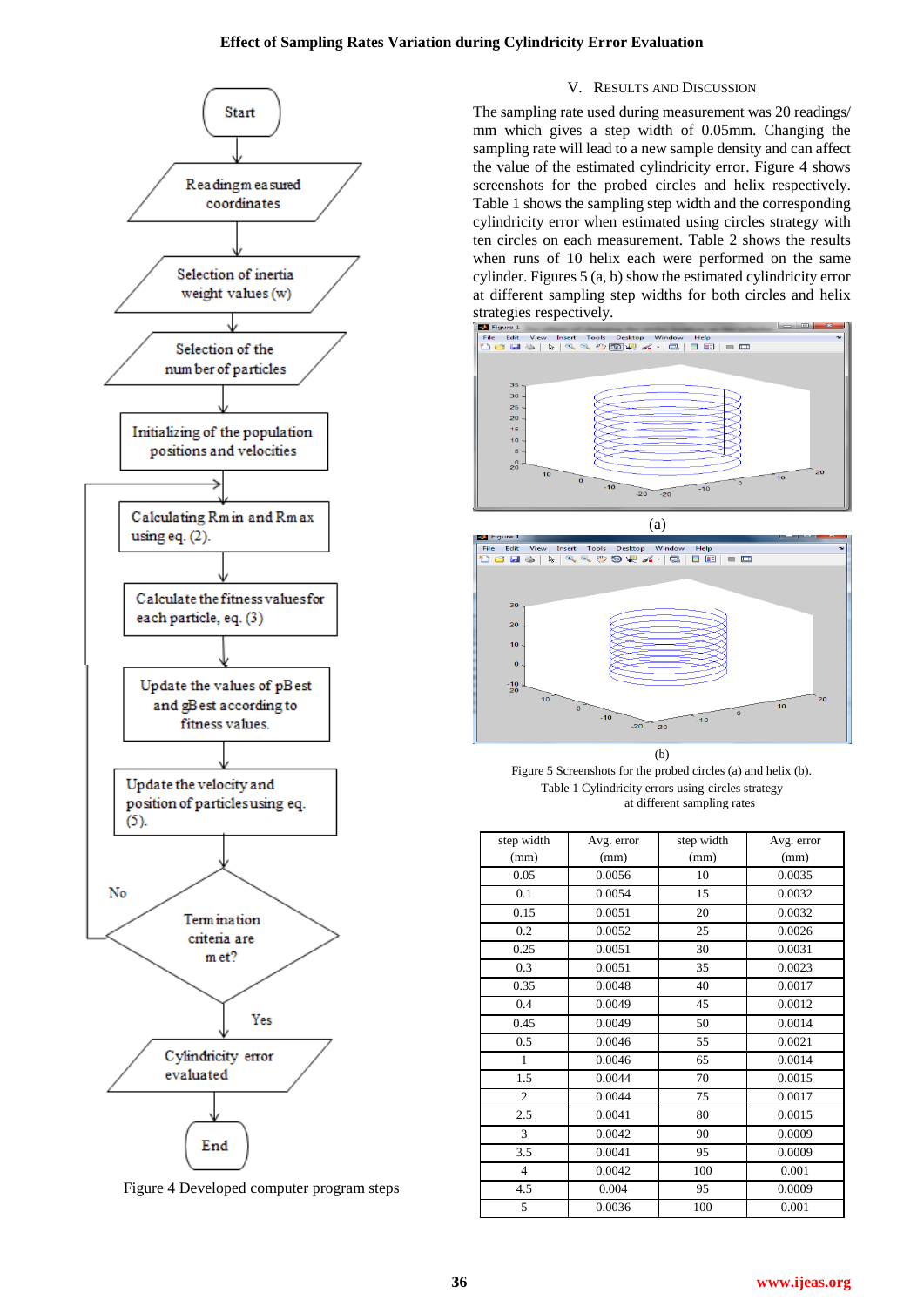



Figure 6 Effect of sample rate variation on evaluated cylindricity errors (circles strategy)

| Table 2 Cylindricity errors using helical strategy |
|----------------------------------------------------|
| at different sampling rates (10 helix turns)       |

| step width<br>(mm) | Avg. error<br>(mm) | step width<br>(mm) | Avg. error<br>(mm) |
|--------------------|--------------------|--------------------|--------------------|
| 0.05               | 0.0053             | 10                 | 0.0035             |
| 0.1                | 0.0051             | 15                 | 0.0029             |
| 0.15               | 0.0047             | 20                 | 0.003              |
| 0.2                | 0.0049             | 25                 | 0.0028             |
| 0.25               | 0.005              | 30                 | 0.0025             |
| 0.3                | 0.0045             | 35                 | 0.0025             |
| 0.35               | 0.0047             | 40                 | 0.0022             |
| 0.4                | 0.0048             | 45                 | 0.0027             |
| 0.45               | 0.0047             | 50                 | 0.0022             |
| 0.5                | 0.0046             | 55                 | 0.0018             |
| $\mathbf{1}$       | 0.0043             | 60                 | 0.0021             |
| 1.5                | 0.0042             | 65                 | 0.0022             |
| $\overline{c}$     | 0.004              | 70                 | 0.002              |
| 2.5                | 0.0041             | 75                 | 0.0015             |
| 3                  | 0.0039             | 80                 | 0.0015             |
| 3.5                | 0.0039             | 85                 | 0.0016             |
| $\overline{4}$     | 0.004              | 95                 | 0.0009             |
| 4.5                | 0.0038             | 100                | 0.0011             |
| 5                  | 0.0038             | 100                | 0.0011             |



Figure 7 Effect of sample rate variation on evaluated cylindricity error (Helical strategy).

The obtained results as shown in Table (1) and Figure (6) reveal that the optimized cylindricity error gives highest estimated value at the minimum sample width of 0.05 mm when using circles strategy. Similar results are also observed when helical strategy is used, Table (2) and Figure (7). In both cases, increasing the sampling step width will lead to a relative decrease in the value of the estimated cylindricity error. It is notable that increasing the sampling step width from 0.05 mm to 0.5 mm leads to a 17.85 % reduction in the estimated cylindricity error for circles strategy and a 13.2% reduction for helical strategy. It is also clear that increasing the step width from 0.5 mm to 5 mm caused another reduction in the cylindricity error value by 21.70% for circles strategy and 17.39% reduction for helical strategy. It could be concluded that using smaller step width insures a more complete coverage for the cylinder surface with all geometrical deviations resulting in a more accurate error evaluation.

Comparison of results shown in tables (1) and (2), reveals slight variations in the estimated error using circles and helical strategies, for the same test cylinder, when 10 circles and 10 helix turns are used. Close results are obtained when using an equal number of circles and helix turns, e.g. at step width of 0.05 mm the difference is 0.3 µm. This indicates that for the considered parts both methods can be used alternatively, but the circles strategy is slightly time consuming than the helical one.

To investigate the effect of the number of probed circles on the estimated value of cylindricity error, a test cylinder was scanned around 20 circular sections to get a high density surface coordinate data file. The data file was then divided into subsets of surface coordinate data files with different number of circles. The subset files were processed with the developed Matlab program to evaluate cylindricity error and results obtained from subset files were compared. Table (3) shows cylindricity errors evaluated using different subsets of data files.

Table 3 Cylindricity error for the same cylinder evaluated using different number of circles and the same sampling rate

| No. of<br>evaluation<br>circles | Included<br>circles                  | Cylindricity<br>error (mm) | Percentage<br>of increase<br>$($ to 2<br>circles) |
|---------------------------------|--------------------------------------|----------------------------|---------------------------------------------------|
| 20                              | All                                  | 0.0058                     | 23                                                |
| 10                              | 1, 3, 5, 7, 9, 11,<br>13, 15, 17, 19 | 0.0057                     | 21                                                |
| 7                               | 1, 4, 7, 10, 13,<br>16, 19           | 0.0056                     | 19                                                |
| 4                               | 1, 7, 13, 19                         | 0.0055                     | 17                                                |
| 3                               | 1, 10, 19                            | 0.0053                     | 13                                                |
| 2                               | 1, 11                                | 0.0047                     | ∩                                                 |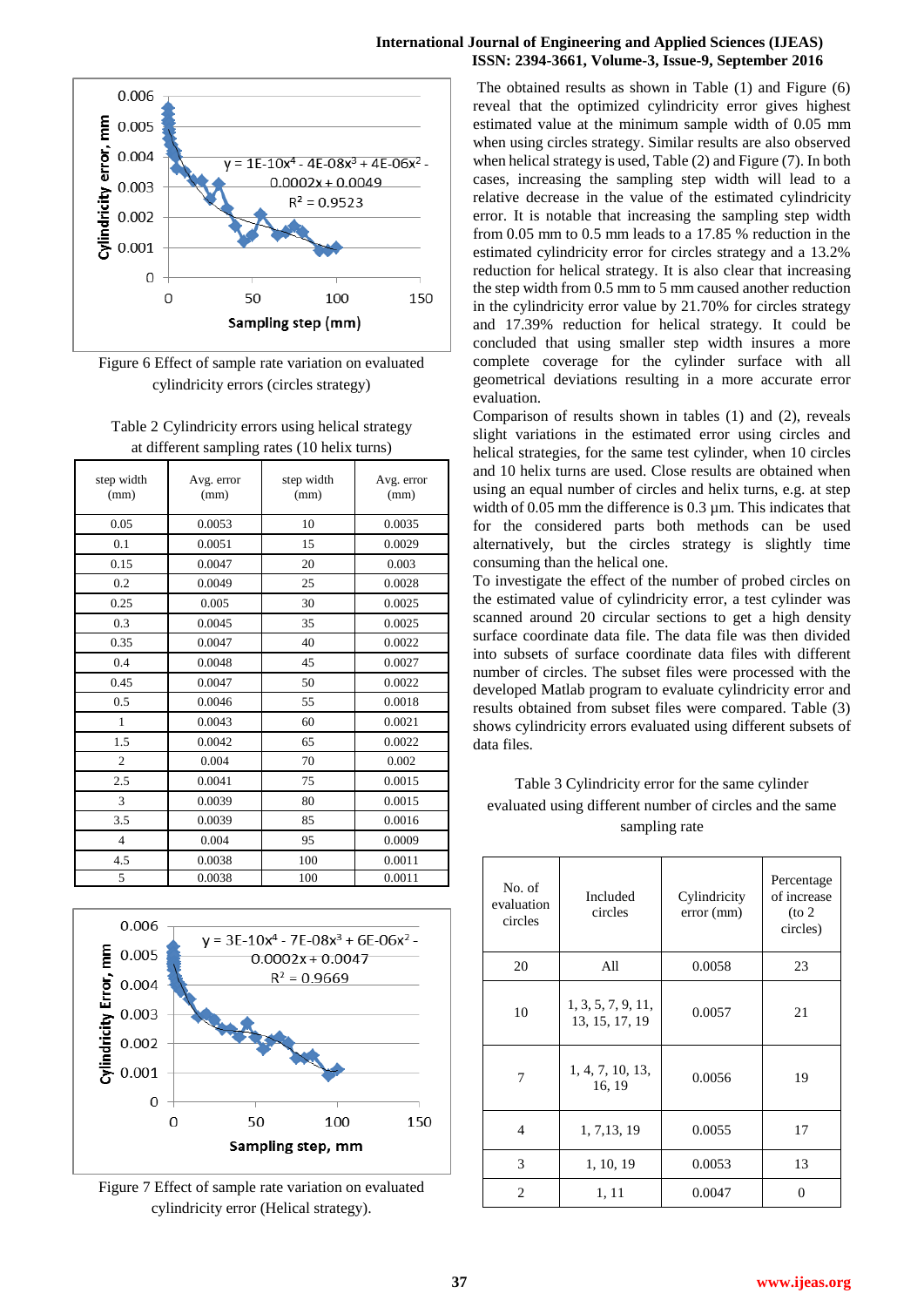

Figure 8 Effect of number of measurement circles on evaluated cylindricity error for the same cylinder.

Figure 8 shows the effect of the number of measurement circles on the evaluated cylindricity error for the same cylinder keeping the sampling rate at 20 samples/mm. The cylindricity error obtained when considering 20 circles is 0.0058 mm. As the number of circles decreases the estimated cylindricity error decreases, however when considering 5 to 7 circles the error remains almost constant (0.0056 mm). Although the total number of evaluation data points is decreased, estimated cylindricity error shows a very small change of 0.0002 mm which is relatively very small. When two circles were used in the evaluation, a significant reduction is observed in the value of the estimated error. Thus it can be concluded that, to get accurate evaluation of cylindricity error a minimum of 5 circular sections should be probed and considered provided that the sampling rate is adequate.

### VI. CONCLUSION

This study investigates the effect of measurement strategy and evaluation data density on the value of estimated cylindricity error. Three cylinders were scanned using two different strategies, circles and helical. Data density was changed by changing either the sample width (sampling rate) or the number of probed circles. Sampling width was varied between 0.05 and 100mm, and the number of probed circles was also changed between 2 and 20 circles/turns. For the same sampling rate, estimates of cylindricity error were very close when using either circles or helix strategies. Both circles and helix strategies can be used alternatively however, helix strategy is slightly faster.

Changing data density either by changing sampling rate or number of circles/helix turns changes the value of estimated cylindericity error. The change in sampling rate has more pronounced effect on estimated error which is quite similar for both strategies. It was observed that, for the considered part, a change in the sampling step width from 0.05 mm to 0.5 mm caused a reduction of 17.85% in the estimated value of error when using circles strategy. Meanwhile, for the helical strategy the corresponding reduction was 13.2%. Further reductions of 21.7% and 17.39% were reported for circles and helix strategies respectively when the sampling step width was increased from 0.5mm to 5mm.This means that using smaller sampling step width gives more accurate estimate of cylindricity error.

On the other hand increasing the number of probed sections gives higher values for the estimates of cylindericity error. At the same sampling step width, moving from 2 to 4 evaluation sections results in an increase of approximately 17% in the estimated error. If the number of evaluation sections becomes 7, this relative increase becomes 19% (approx.). At 20 evaluation sections the relative increase is 23% (approx.). Starting from 4 circular sections, the rate of increase in the value of the estimated error becomes slower. Compared to the estimated error at 4 sections, the relative increase at 20 sections is only 5.4 % higher (approx.). Although there are slight changes between specimens in the percentage increase of the estimated error, but they all have the same trend. Based on the obtained results, 5-7 sections will provide quite accurate evaluation of cylindericity error provided that the sampling rate is adequate.

The results show that sampling rate variation has much greater impact on the value of estimated cylindricity error compared with the number of measurement sections for both circles and helical strategies irrespective of the actual number of evaluation points.

#### VII. REFERENCES

- [1] G. R. Cogorno, "Geometric Dimensioining and Tolerancing for Mechanical Design", McGraw-Hill, 2006.
- [2] International Organization foStandardization- ISO, P. 1101: 2006., "Geometrical Product Specifications (GPS)–Geometrical tolerancing–Tolerances of form, orientation, location and run-out.," 2006.
- [3] C. Souza, R. Arencibia, H. Costa, "A Contribution to the Measurement of Circularity and Cylindricity Deviations", *ABCM Symposium Series in Mechatronics,* 5, 2012.
- [4] B. Gapinski, A. Kolodziej, M. Pawlowski, L. Marciniak, M. Grzelka, M. Lukaszyk, "Influnce of Measurement Strategy on the Value of Cylindricity", *Metrology for Green Growth*, Busan, Republic of Korea, 2012.
- [5] D. J. Whitehouse, "Handbook of Surface and Nanometrology, Bristol and Philadephia": Institute of Physics Publishing, 2003.
- [6] S. A. Farooqui, T. Doiron, C. Sahay, "Uncertainty analysis of cylindricity measurements using bootstrap method". *Measurement* 42: 2009, pp. 524–531.
- [7] International Organization for Standardization- CEN ISO/TS 12180-1:2007, "Geometrical Product Specifications (GPS)- Cylindricity- Part 1: Vocabulary and parameters of cylindrical form," 2007.
- [8] M.Dovica, A. Végh,"Comparison of the Cylindricity Deviation Using Different Evaluation Methods", American Journal of Mechanical Engineering, vol. 1, 2013, no. 7:339-342.
- [9] S. Wentao, Z. Dan "Four methods for roundness evaluation. Physics Procedia‖, 2012, pp. 2159–2164.
- [10] E. Gadelmawla "Simple and efficient algorithms for roundness evaluation from the coordinate measurement data". Measurement, 43(2), 2010, pp. 223-235
- [11] H. Noorule, K. Sivakumar, R. Saravanan, K. Karthikeyan "Particle swarm optimization (PSO) algorithm for optimal machining